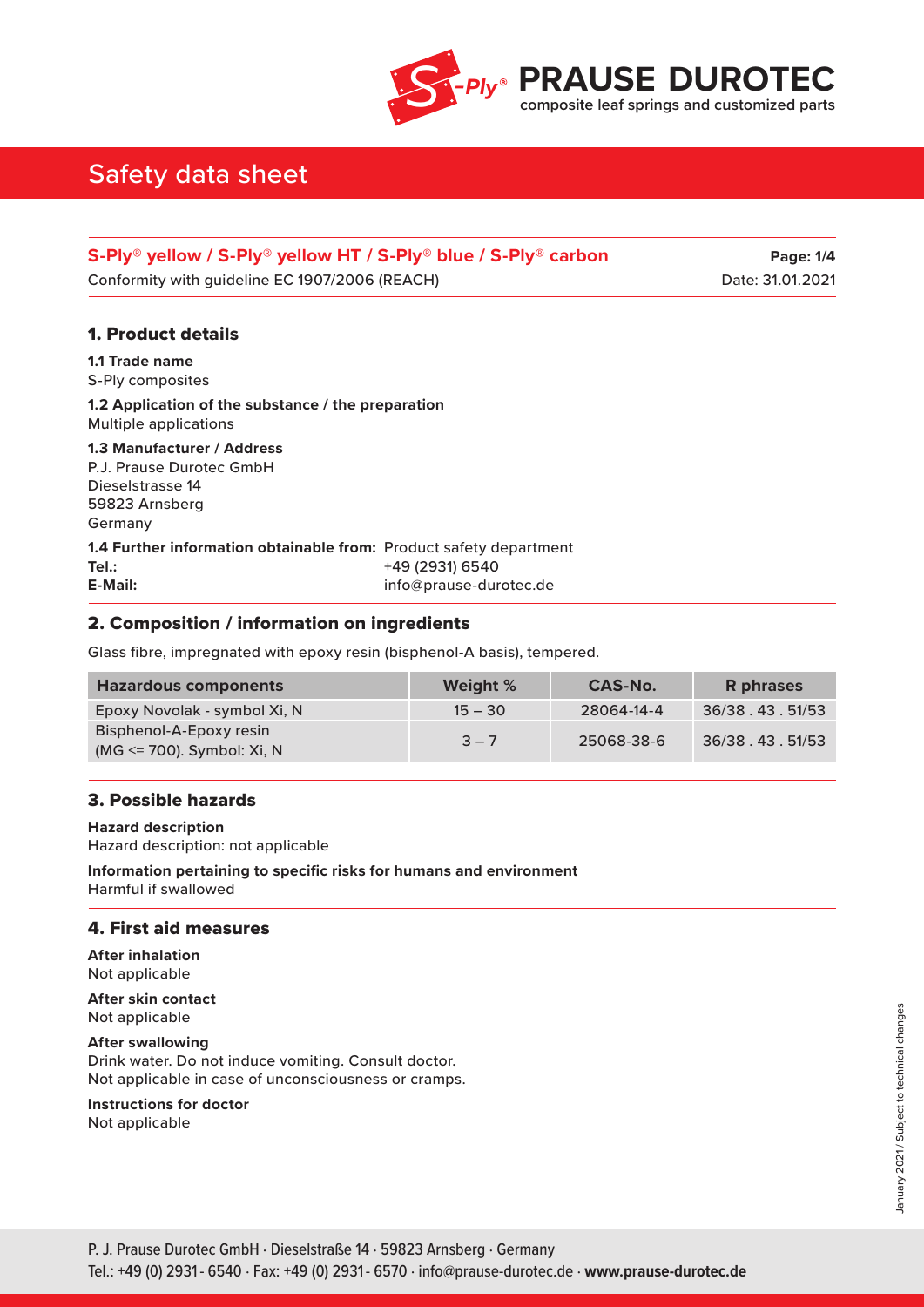

| S-Ply <sup>®</sup> yellow / S-Ply <sup>®</sup> yellow HT / S-Ply <sup>®</sup> blue / S-Ply <sup>®</sup> carbon | <b>Page: 2/4</b> |
|----------------------------------------------------------------------------------------------------------------|------------------|
| Conformity with guideline EC 1907/2006 (REACH)                                                                 | Date: 31.01.2021 |

## 5. Fire fighting measures

**Suitable extinguishing agents** Water, carbon dioxide, foam

**Unsuitable extinguishing agents due to safety reasons**

## **Special exposure hazards arising from the substance or preparation itself, combustion products, resulting gases**

In the process of combustion, fire produces carbon monoxide, carbon dioxide as well as other toxic gases and vapours (e.g. NOx).

**Special protective equipment for fire-fighters** In case of fire, put on breathing apparatus that does not depend on circulating air.

## 6. Accidental release measures

**Person-related safety precautions**: not applicable **Measures for environmental protection**: not applicable **Measures for cleaning:** not applicable

## 7. Handling and storage

### **7.1. Handling**

–

While cutting S-Ply material, use extraction or breathing protection (glass and resin dust). While handling S-Ply material, protective gloves are recommended (glass and resin dust).

**7.2. Storage** Keep dry and UV-protected

**7.3. Specific uses** Not applicable

## 8. Exposure controls / personal protection

#### **8.1. Exposure limit values**

Components with specific control parameters: no workplace-related limit values

### **8.2. Exposure controls**

Not applicable

**8.2.1 Occupational exposure controls**

**Respiratory protection**: recommended while cutting S-Ply material (glass and resin dust) **Protection of hands:** When handling S-Ply material **Eye protection:** unnecessary **Body protection:** unnecessary

### **8.2.2. Exposure controls**

Not applicable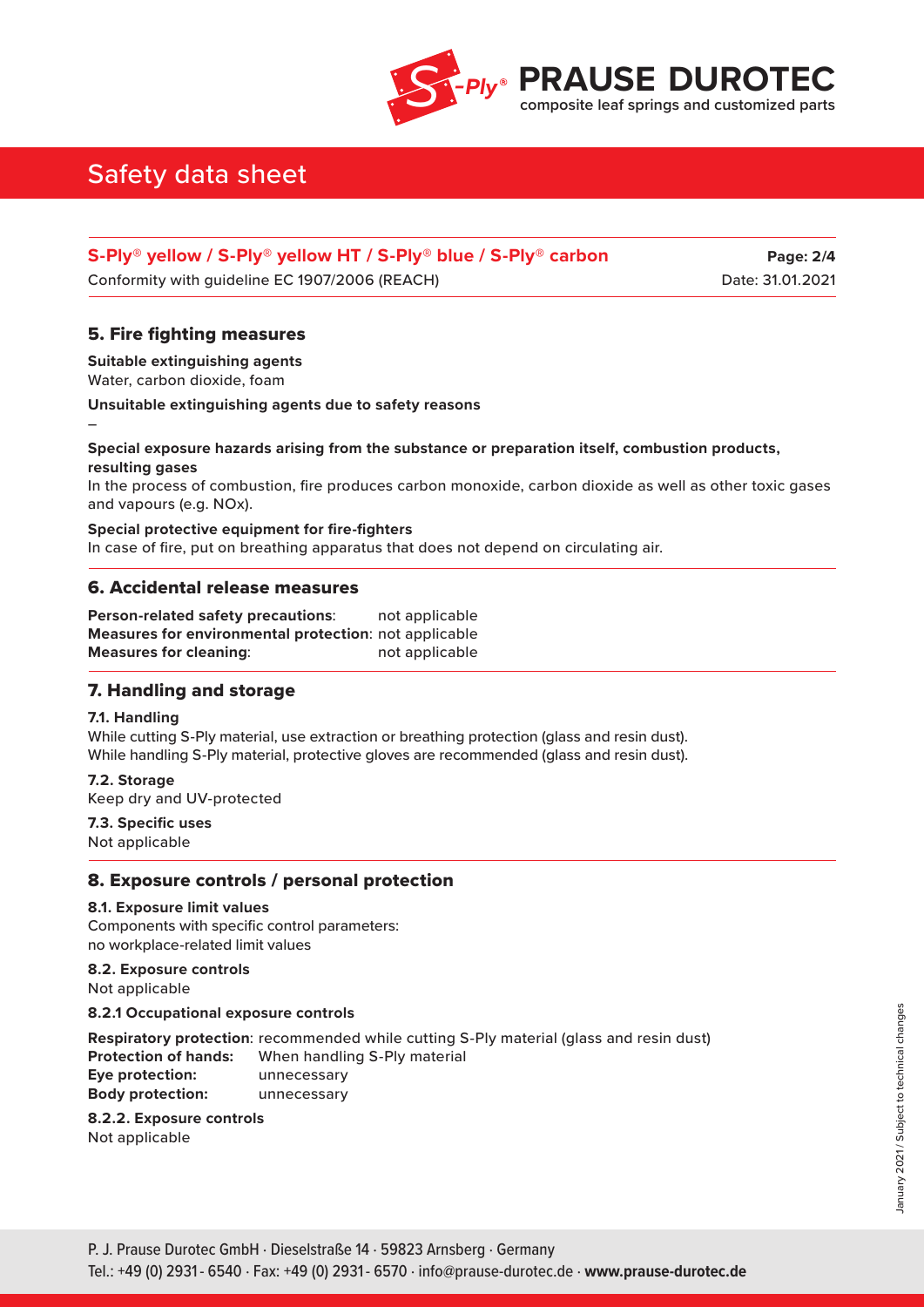

| S-Ply <sup>®</sup> yellow / S-Ply <sup>®</sup> yellow HT / S-Ply <sup>®</sup> blue / S-Ply <sup>®</sup> carbon | Page: 3/4        |
|----------------------------------------------------------------------------------------------------------------|------------------|
| Conformity with guideline EC 1907/2006 (REACH)                                                                 | Date: 31.01.2021 |

## 9. Physical and chemical properties

| 9.1. General information                                    |                                                                                    |  |  |
|-------------------------------------------------------------|------------------------------------------------------------------------------------|--|--|
| Form:                                                       | layers or strips                                                                   |  |  |
| <b>Physical state:</b>                                      | solid                                                                              |  |  |
| Colour:                                                     | S-Ply <sup>®</sup> yellow: yellow / S-Ply® yellow HT: yellow / S-Ply® blue: blue / |  |  |
|                                                             | S-Ply <sup>®</sup> carbon: black                                                   |  |  |
| Odour:                                                      | odourless                                                                          |  |  |
| 9.2. Important health, safety and environmental information |                                                                                    |  |  |
| pH-value:                                                   | not applicable                                                                     |  |  |
| <b>9.3. Other specifications</b>                            |                                                                                    |  |  |
| <b>Exposure limits:</b>                                     | not applicable                                                                     |  |  |
| Ignition temperature:                                       | $>$ 350 °C                                                                         |  |  |
| <b>Change in condition:</b>                                 | none                                                                               |  |  |
| Solubility in / miscibility with: insoluble                 |                                                                                    |  |  |

## 10. Stability and reactivity

#### **Conditions to be avoided**

Product is stable if used according to specification.

**Materials to avoid**

–

### **Hazardous decomposition products**

**Thermal decomposition:** Slow decomposition of product at residual high temperatures (> 250 °C). **Hazardous decomposition products:** Occurrence of toxic products during thermal decomposition. **Hazardous reactions:** No known hazardous reactions under normal conditions of use.

## 11. Toxicological information

No studies have been identified.

## 12. Ecological information

### **12.1 Ecotoxicity**

Water hazard class 1: slightly hazardous to water (self-assessment)

**12.2 Mobility**

**12.3 Persistence and degradability**

–

–

–

**12.4 Bioaccumulation potential**

### **12.5 Other adverse effects**

–